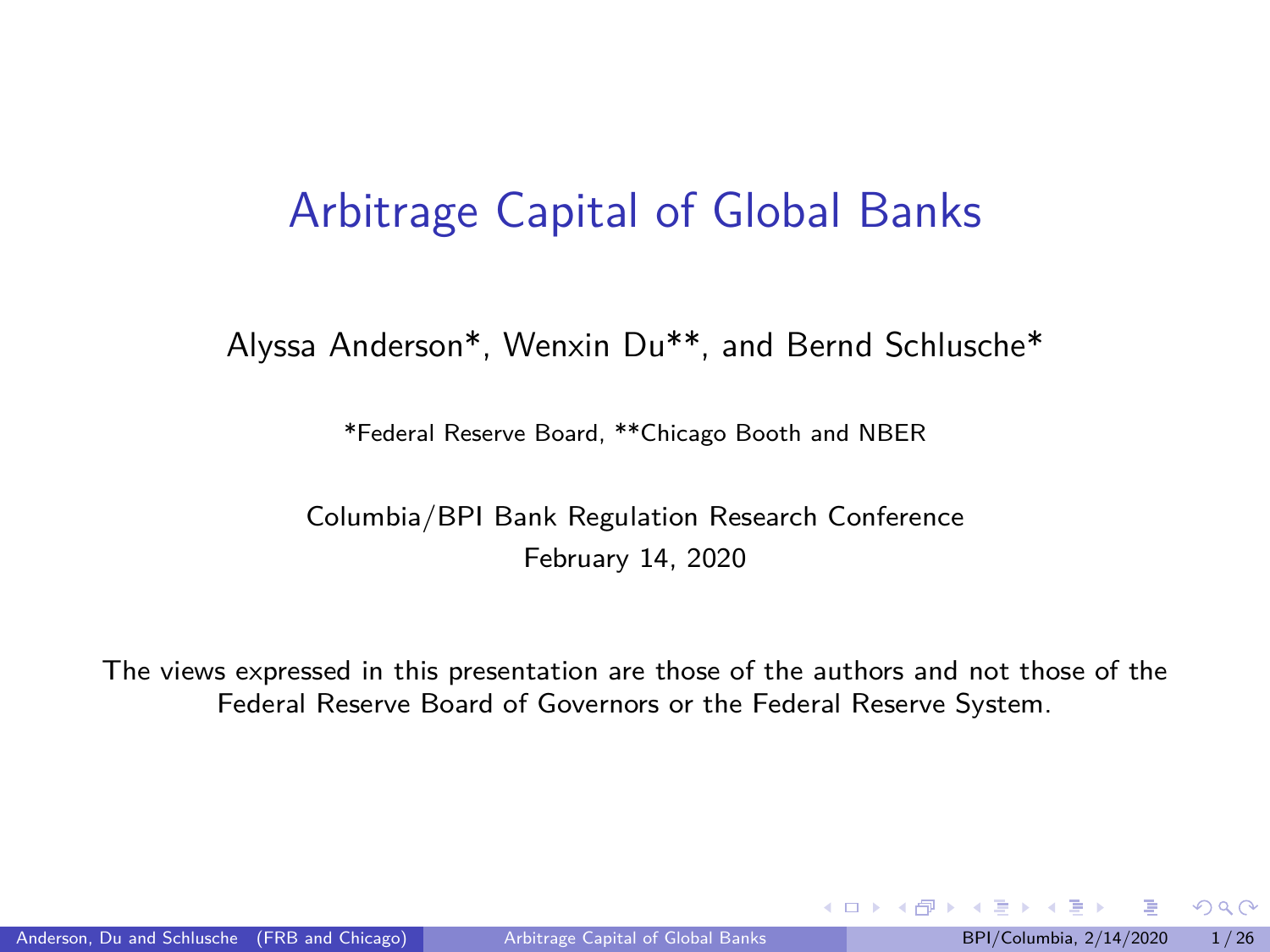## **Background**

- $\triangleright$  What is the role of unsecured short-term wholesale funding for banks post-crisis?
	- Short-term wholesale funding is fragile and subject to sudden dry-ups.
	- Past episodes of wholesale funding dry-ups led to fire sales of assets, contractions in credit supply, and financial distress.
- Policy response: Basel III introduced liquidity requirements, where the use of unsecured wholesale funding is heavily penalized.

 $\Omega$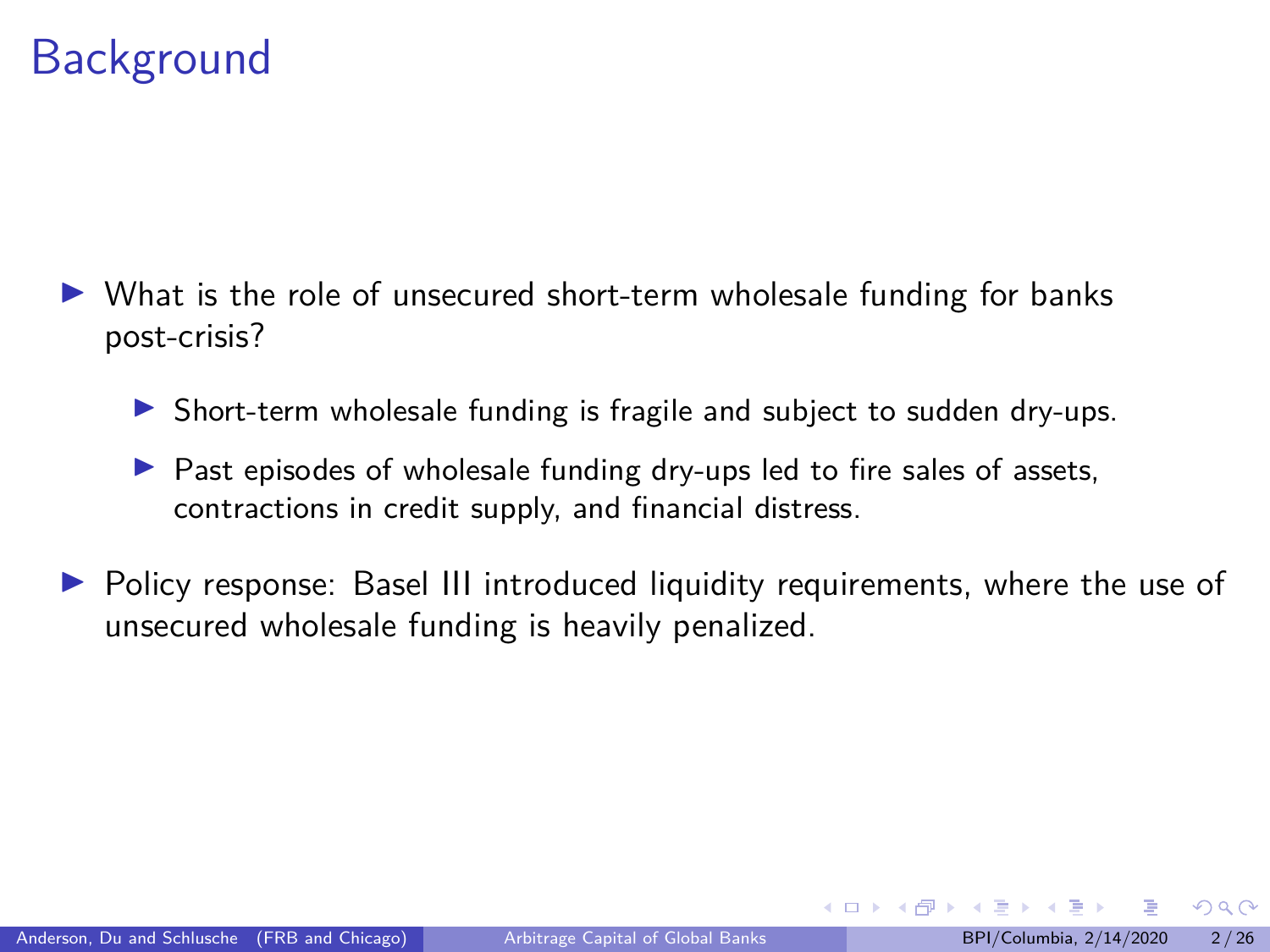# Two Prominent Arbitrage Opportunities

 $\blacktriangleright$  (1) Interest on excess reserves (IOER) arbitrage:

Obtain short-term unsecured dollar funding and park the proceeds at the Fed, earning the IOER rate.

- $\triangleright$  (2) Covered interest rate (CIP) arbitrage:
	- $\triangleright$  Obtain unsecured term dollar funding from the cash market, and lend out the dollars in the FX forward/swap markets.
- In The ability of banks to engage in these two arbitrages crucially depends on the ability to fund dollars in the cash market at attractive terms.
- $\triangleright$  Banks cannot scale up their arbitrage activities to eliminate the arbitrages because of constraints on the size and composition of bank balance sheets.

 $\Omega$ 

 $4$  ロ }  $4$   $\overline{m}$  }  $4$   $\overline{m}$  }  $4$   $\overline{m}$  }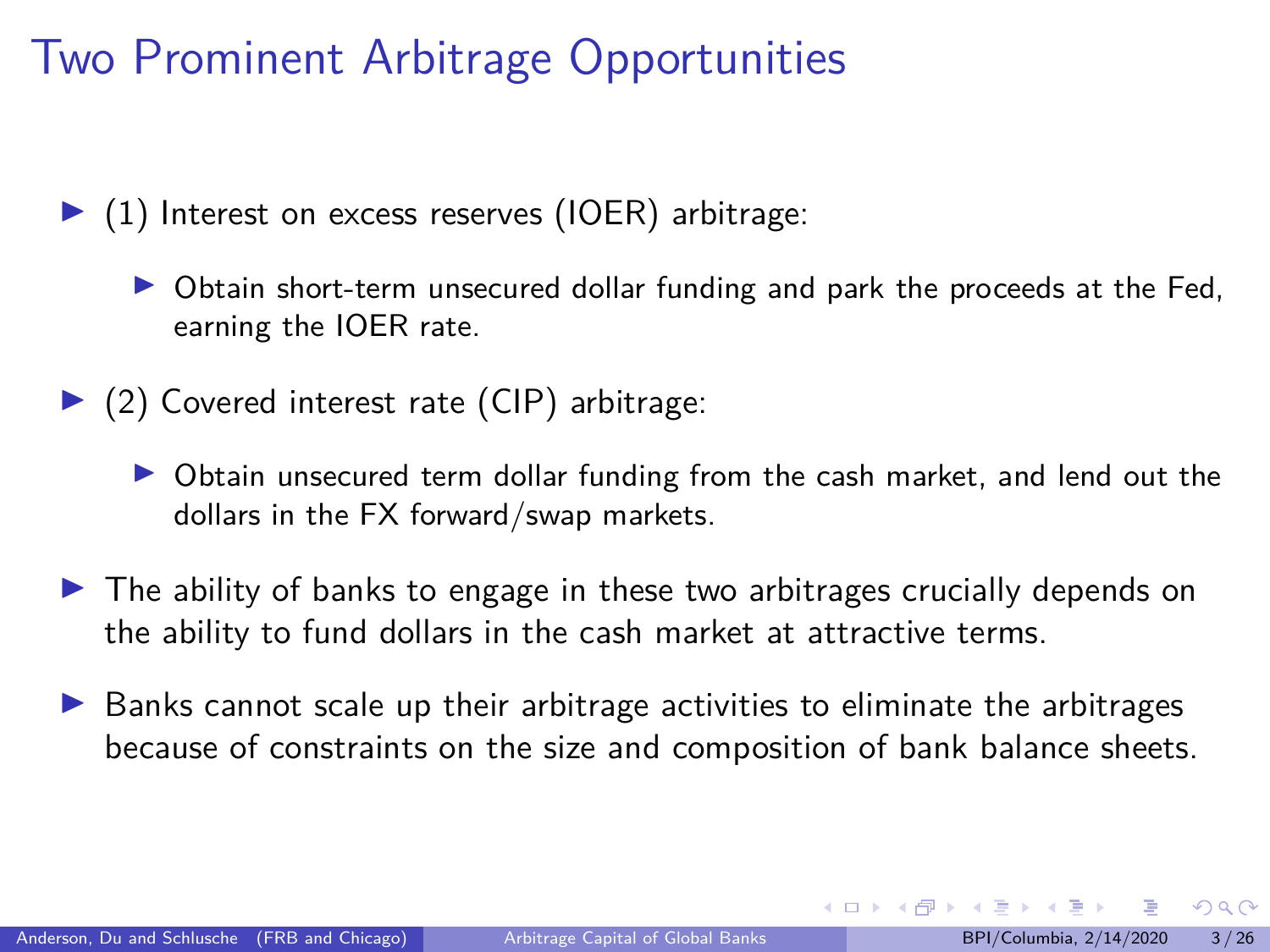#### Overview of the Paper

- I Unsecured short-term wholesale funding becomes the arbitrage capital for global banks.
	- $\blacktriangleright$  Banks use wholesale funding to finance liquid arbitrage positions.
	- $\triangleright$  \$1.5 trillion potential arbitrage capital for the IOER and CIP arbitrage.
- $\triangleright$  Examine the impact of a large negative wholesale funding shock on global banks: SEC MMF reform.
	- $\triangleright$  The primary response of global banks to the funding shock was a reduction in arbitrage positions, rather than a reduction in loan provision.
- Broad take-ways:
	- Global banks are more resilient to wholesale funding dry-ups.
	- $\triangleright$  Short-term wholesale funding less useful for maturity and liquidity transformation

 $\Omega$ 

 $4$  ロ )  $4$   $\overline{m}$  )  $4$   $\overline{m}$  )  $4$   $\overline{m}$  )  $4$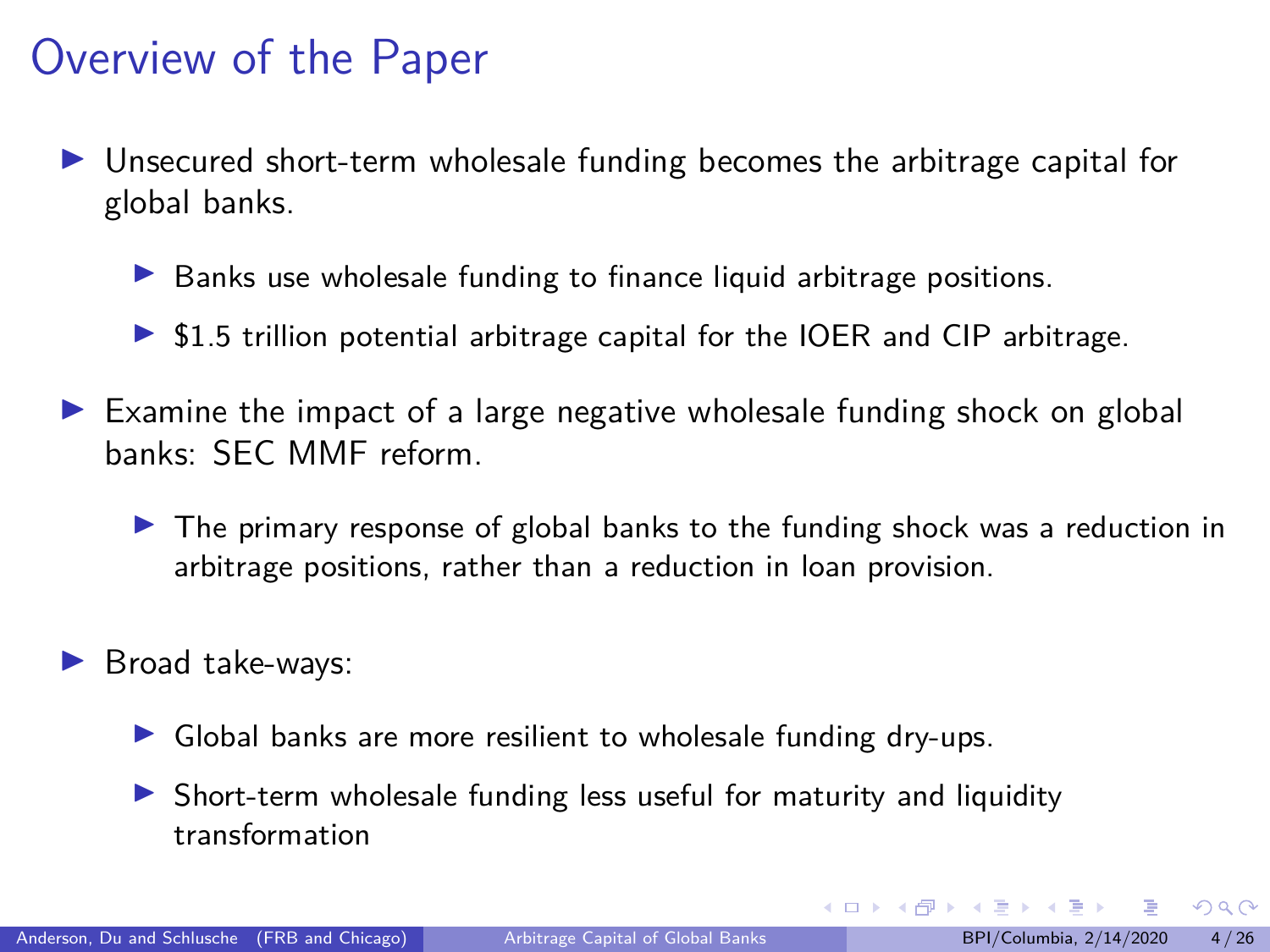### SEC Money Market Mutual Fund Reform

▶ SEC's 2014 rules for MMF reform were implemented by October 14, 2016.

- Institutional prime MMFs must use a floating NAV to value their assets
- In All prime MMFs can implement redemption gates and liquidity fees to limit redemptions.
- ▶ Government funds can still use constant NAVs and are largely not subject to gates and fees.
- $\triangleright$  The reform made prime MMFs less "money-like": Prime funds lost \$1 trillion AUM and government funds gained \$1 trillion AUM

 $\Omega$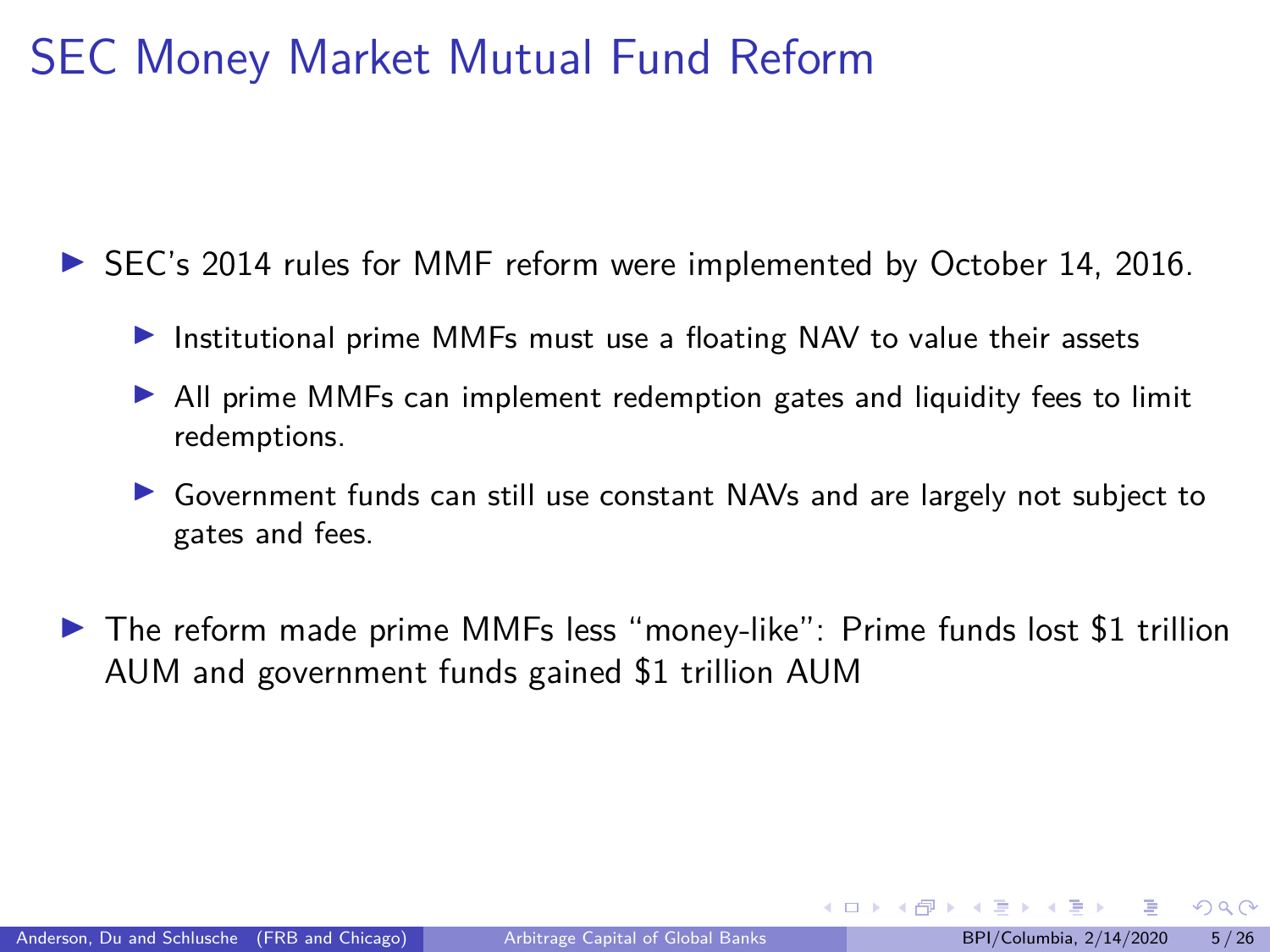# Prime Funds' Holding of Bank Securities



- $\blacktriangleright$  Redemption after the Lehman bankruptcy :  $\sim$ \$400 billions
- $\blacktriangleright$  Peak of the European debt crisis; ~\$200 billions
- I MMF Reform: ~\$900 billions (Foreign banks: \$750 Bn; US banks: \$130 Bn)

 $\Omega$ 

 $\leftarrow$   $\leftarrow$   $\leftarrow$   $\leftarrow$   $\leftarrow$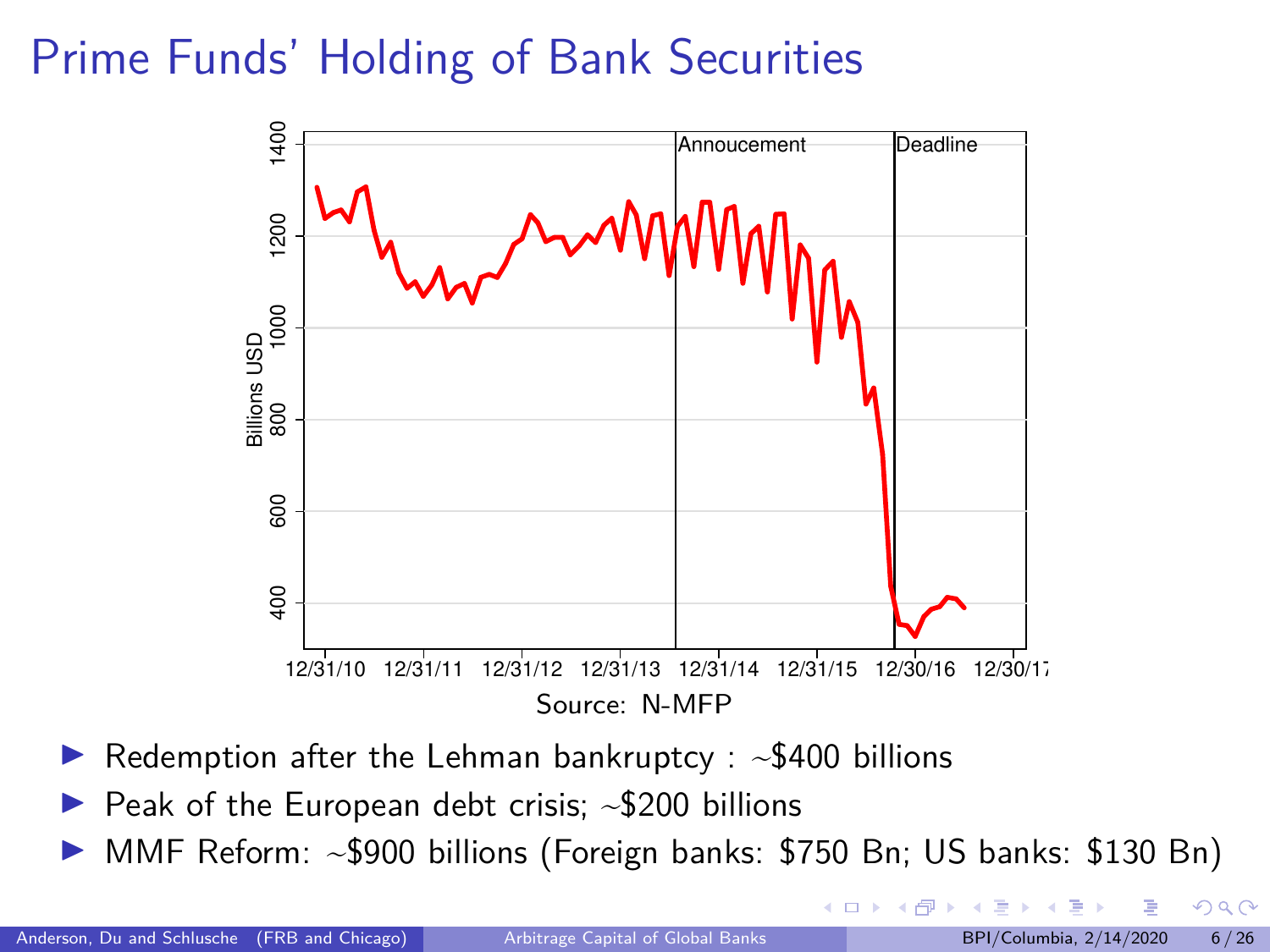#### Main Datasets

- 1. N-MFP: month-end portfolio holdings of MMFs at the cusip level (publicly available).
- 2. Commercial Paper (CP): transaction-level CP issuance data from the DTCC
- 3. Fed funds (FF), eurodollar (ED), and certificate of deposits (CD): transaction-level FF, ED and CD issuance for U.S.-based banks (U.S. banks and branches and agencies of foreign banks) from FR 2420.
- 4. Tri-party repo transaction and position data available at the Fed
- 5. Daily excess reserves balances at the Fed.
- 6. Weekly US bank and FBO balance sheets from FR 2644 (micro data for H.8.)

 $QQ$ 

 $4$  ロ )  $4$   $\overline{m}$  )  $4$   $\overline{m}$  )  $4$   $\overline{m}$  )  $4$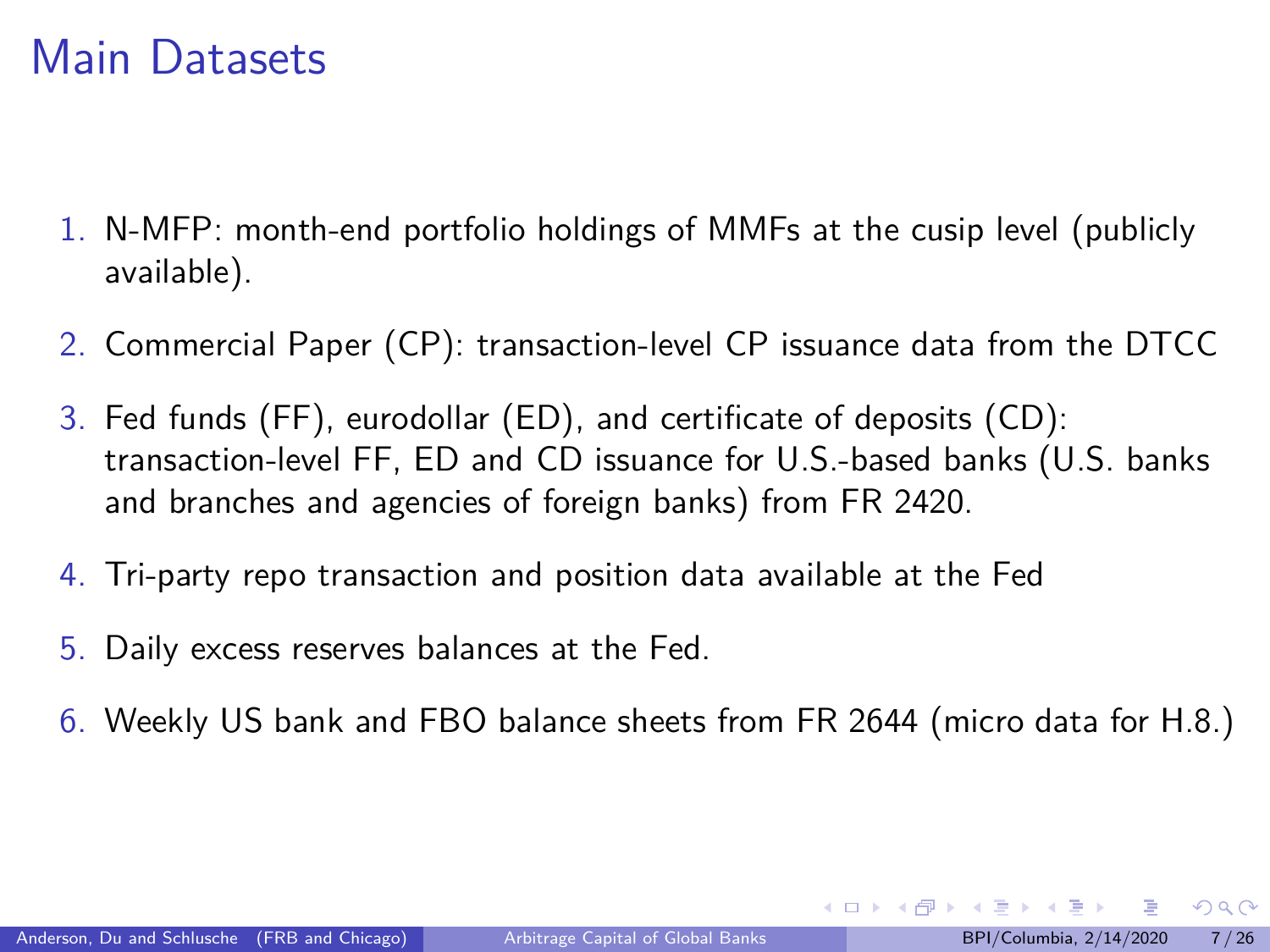#### Sample Banks

 $\triangleright$  62 global banks that frequently trade with MMFs:

- $\triangleright$  US (10 banks)
- Euro-area  $(14 \text{ banks})$
- $\triangleright$  Other Europe (11 banks): UK, Switzerland, Scandinavia
- $\blacktriangleright$  Japan (6 banks)
- Australia and Canada  $(10 \text{ banks})$
- $\triangleright$  Others (11 banks)
- $\triangleright$  Account for 90% of total prime MMFs holdings of bank securities.
- ▶ Main sample period: October 2015 June 2017

э

 $\Omega$ 

 $\left\{ \begin{array}{ccc} 1 & 0 & 0 \\ 0 & 1 & 0 \end{array} \right.$  ,  $\left\{ \begin{array}{ccc} \frac{1}{2} & 0 & 0 \\ 0 & 0 & 0 \end{array} \right.$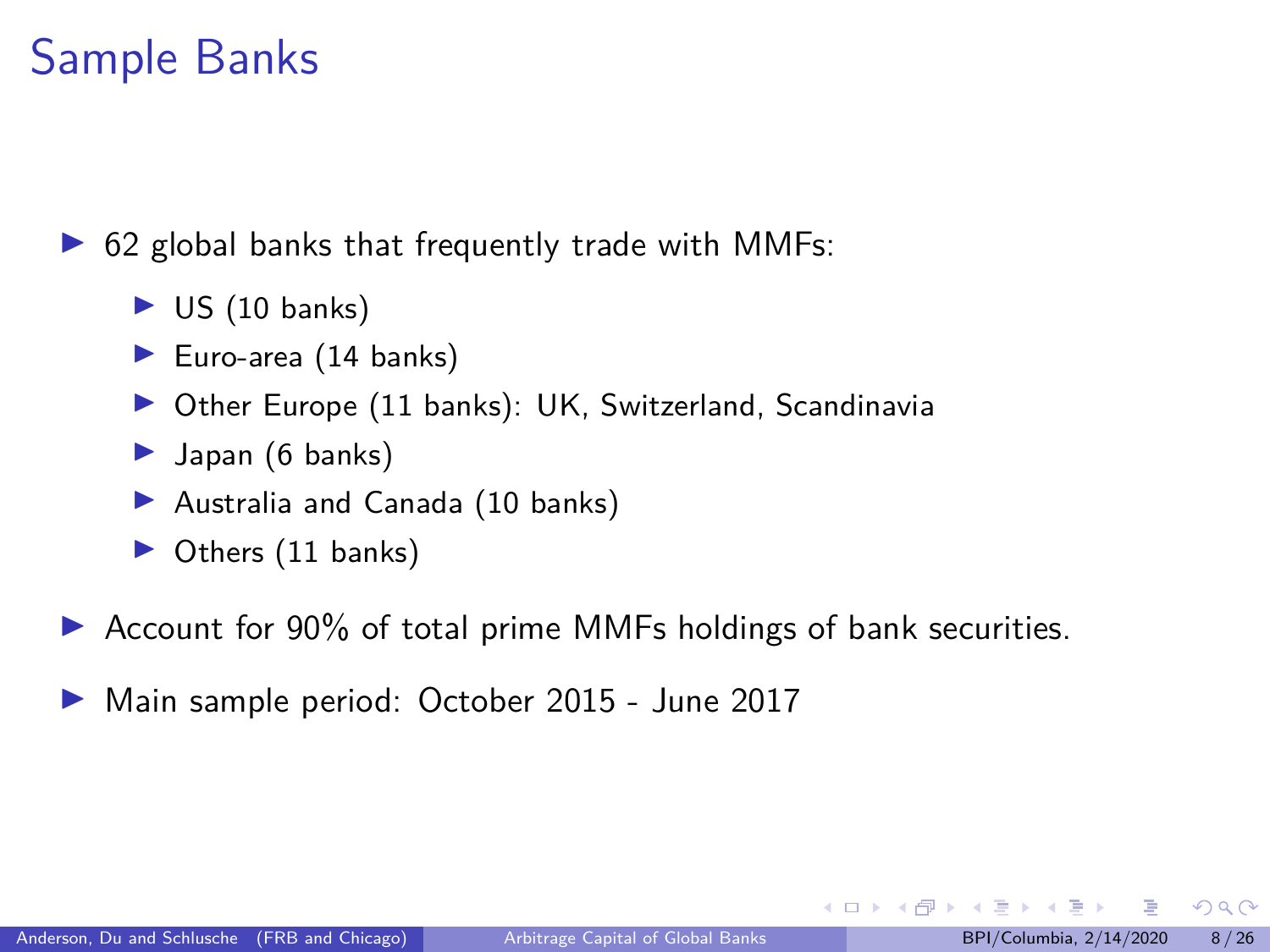## Measuring IOER Arbitrage

▶ Y<sup>IOER</sup> : total amount of unsecured wholesale funding outstanding borrowed at the rate below the IOER rate:

$$
Y_{i,t}^{IOER} = \sum_{n,k} y_{i,n,k,t} [y_{i,n,k,t} | r_{i,n,k,t-n} < r_{t-n}^{IOER}],
$$

where  $r_{i,n,k,t}$  denotes the borrowing rate for the  $k$ -th transaction outstanding at t, issued by bank i, with maturity n days, and  $y_{i,n,k,t}$  denotes the outstanding volume of the transaction at time t.

 $\triangleright$  We proxy for the actual amount of IOER arbitrage as

$$
Q_{i,t}^{IOER} = \min(ExcessReserve_{i,t}, Y_{i,t}^{IOER}).
$$

 $\left\{ \begin{array}{ccc} 1 & 0 & 0 \\ 0 & 1 & 0 \end{array} \right.$  ,  $\left\{ \begin{array}{ccc} \frac{1}{2} & 0 & 0 \\ 0 & 0 & 0 \end{array} \right.$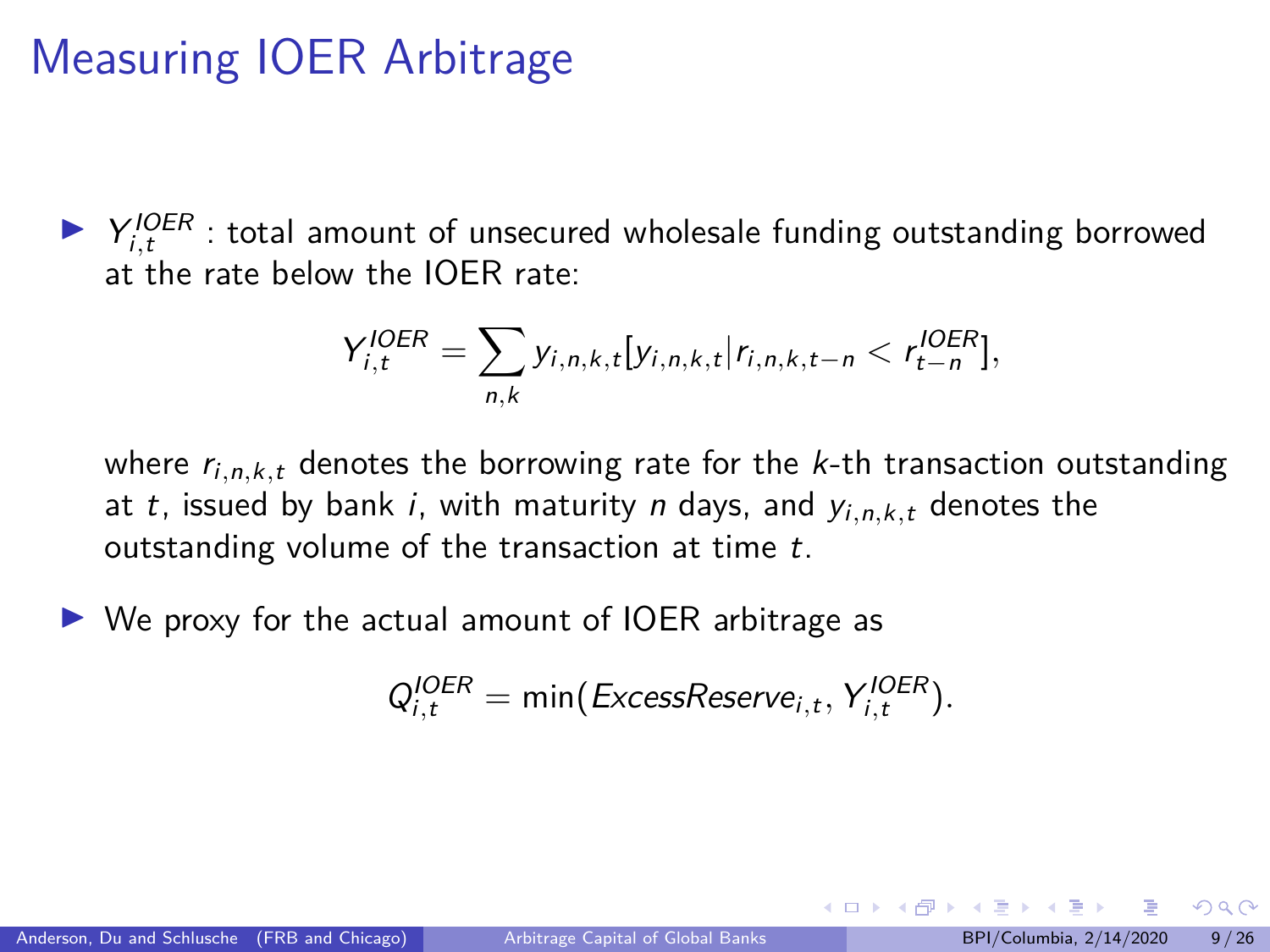## Measuring CIP Arbitrage

 $\triangleright$  We swap JPY OIS rate into dollars

$$
r_{n,t}^{\mathbf{Y}\to\mathbf{\$}}=r_{n,t}^{\mathbf{Y}}-\rho_{n,t}^{\mathbf{Y}\to\mathbf{\$}},
$$

where  $\rho_{n,t}^{\text{H}\rightarrow \text{S}}$  is the forward premium to swap yen into dollars.

Amount of unsecured funding outstanding borrowed at the rate below  $r_{n,t}^{\frac{N}{2} \to 5}$ :

$$
Y_{i,t}^{CIP} = \sum_{n,k} y_{i,n,k,t} [y_{i,n,k,t} | r_{i,n,k,t-n} < r_{n,t-n}^{\text{max}}].
$$

 $\triangleright$  We do not observe how much dollar funding is used for CIP arbitrage.

 $\blacktriangleright$  Interoffice transfers to foreign affiliates:

$$
Q_{i,t}^{CIP} = -(NetDueTo_{i,t} - Y_{i,t}^{ED})
$$

where  $\mathsf{NetDueTo}_{i,t}$  gives the net borrowing from foreign affiliates, and  $\mathsf{Y}^{\mathsf{ED}}_{i,t}$  is the FR2420 ED outstanding for bank  $i$  at  $t$ .

 $\Omega$ 

 $4$  ロ )  $4$   $\overline{m}$  )  $4$   $\overline{m}$  )  $4$   $\overline{m}$  )  $4$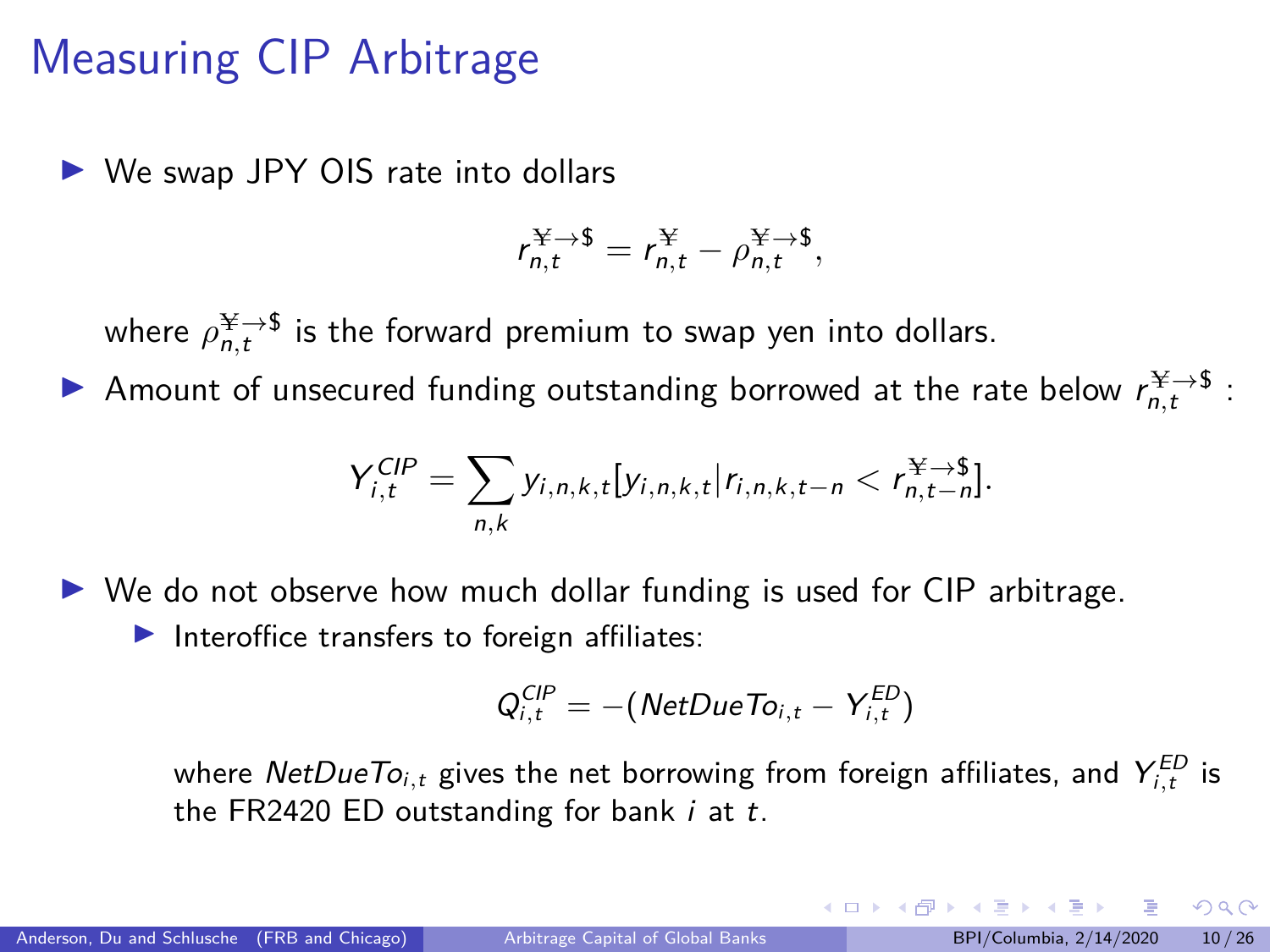### <span id="page-10-0"></span>Unsecured Borrowing by Rates



 $\triangleright$  The bulk of all wholesale funding was issued at rates below the implied dollar rate from the dollar-yen swap.

4日下

4 同 )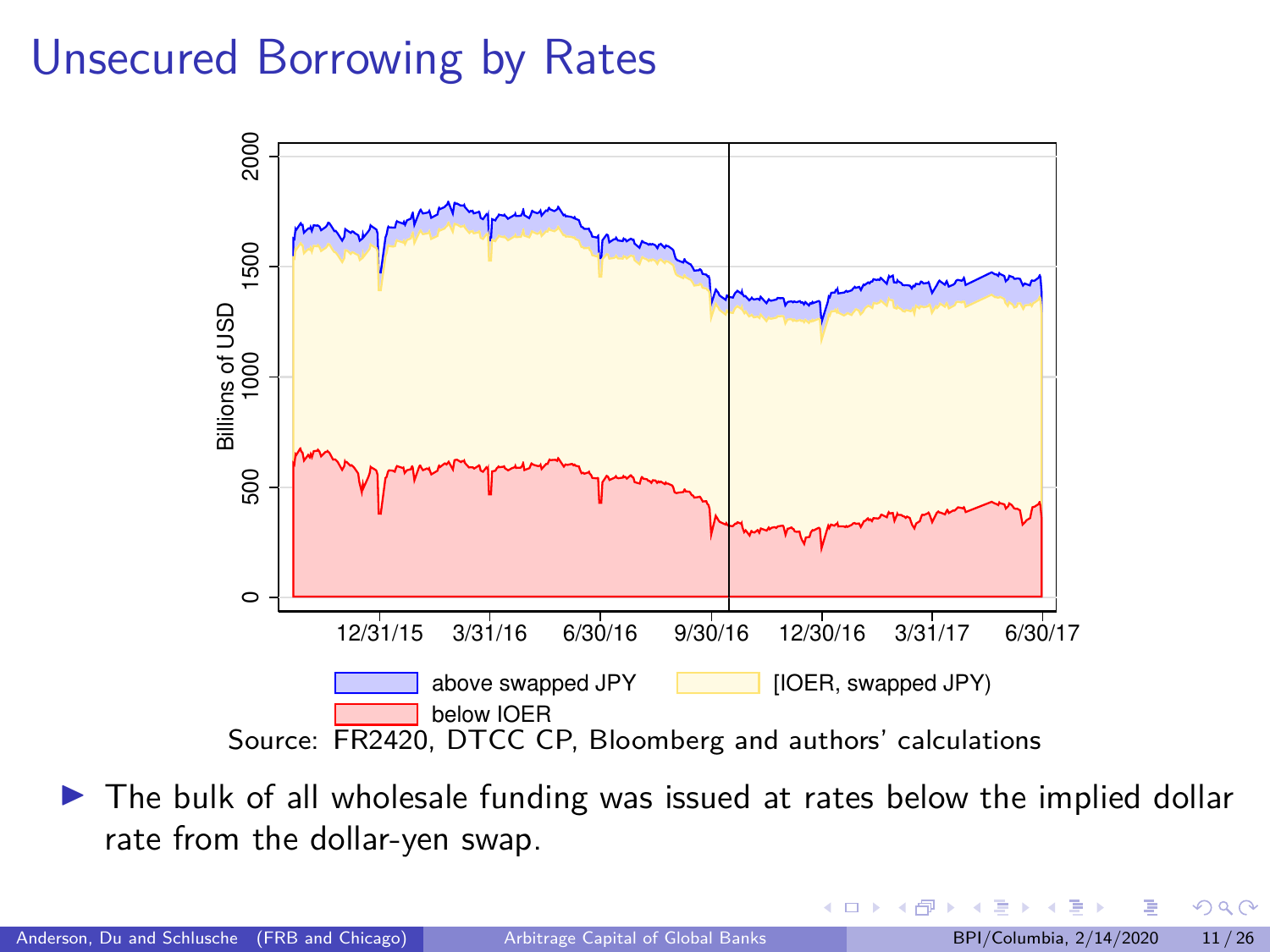## Unsecured Wholesale Funding and MMF Holdings

▶ Between Oct 2015 and Oct 2016, outstanding unsecured wholesale funding declined by \$309 billion, less than the \$700 billion decline in prime funds' unsecured holdings.



 $\Omega$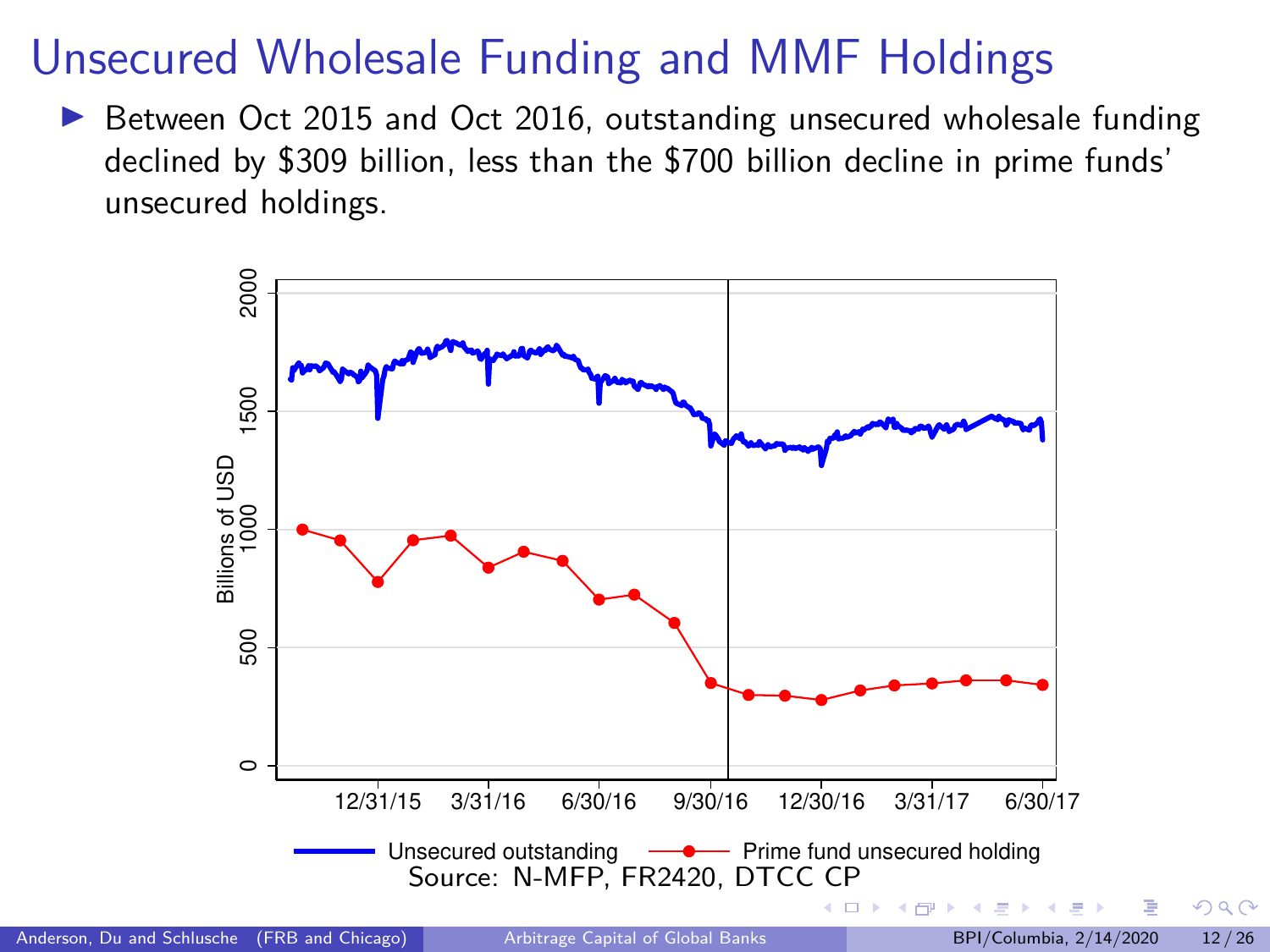#### <span id="page-12-0"></span>Unsecured Funding: Foreign vs. U.S. Banks

▶ Foreign banks accounted for the bulk of decline in unsecured wholesale funding outstanding and the decline in MMF unsecured holdings.



Source: N-MFP, FR2420, DTCC CP

 $\Omega$ 

**K ロ ▶ K 何 ▶ K**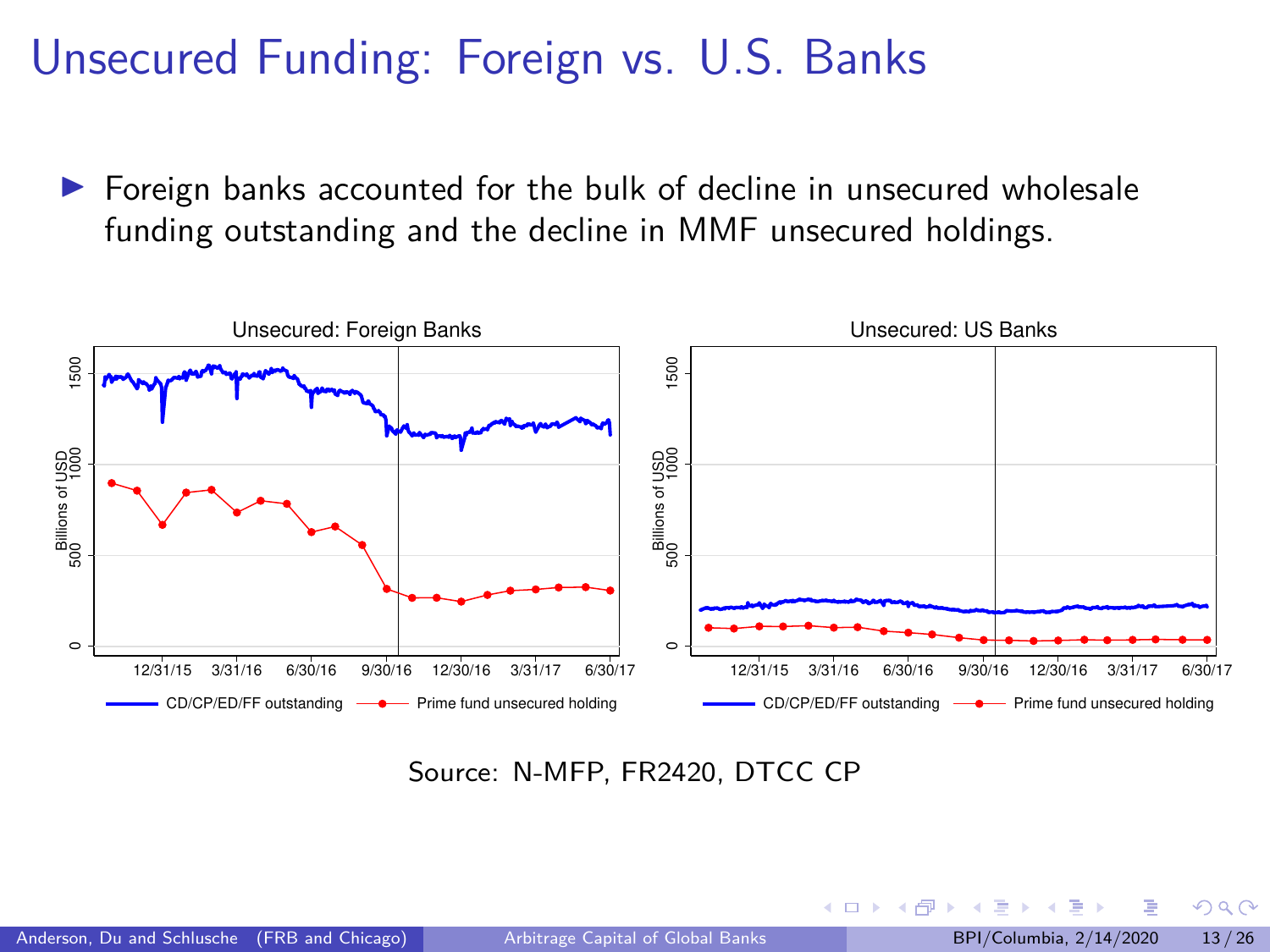## Repo funding: Foreign vs. U.S. Banks

 $\triangleright$  Foreign banks did not increase their repo outstanding much.



Source: N-MFP, FRBNY TRP Repo data.

**← ロ ▶ → イ 何 →**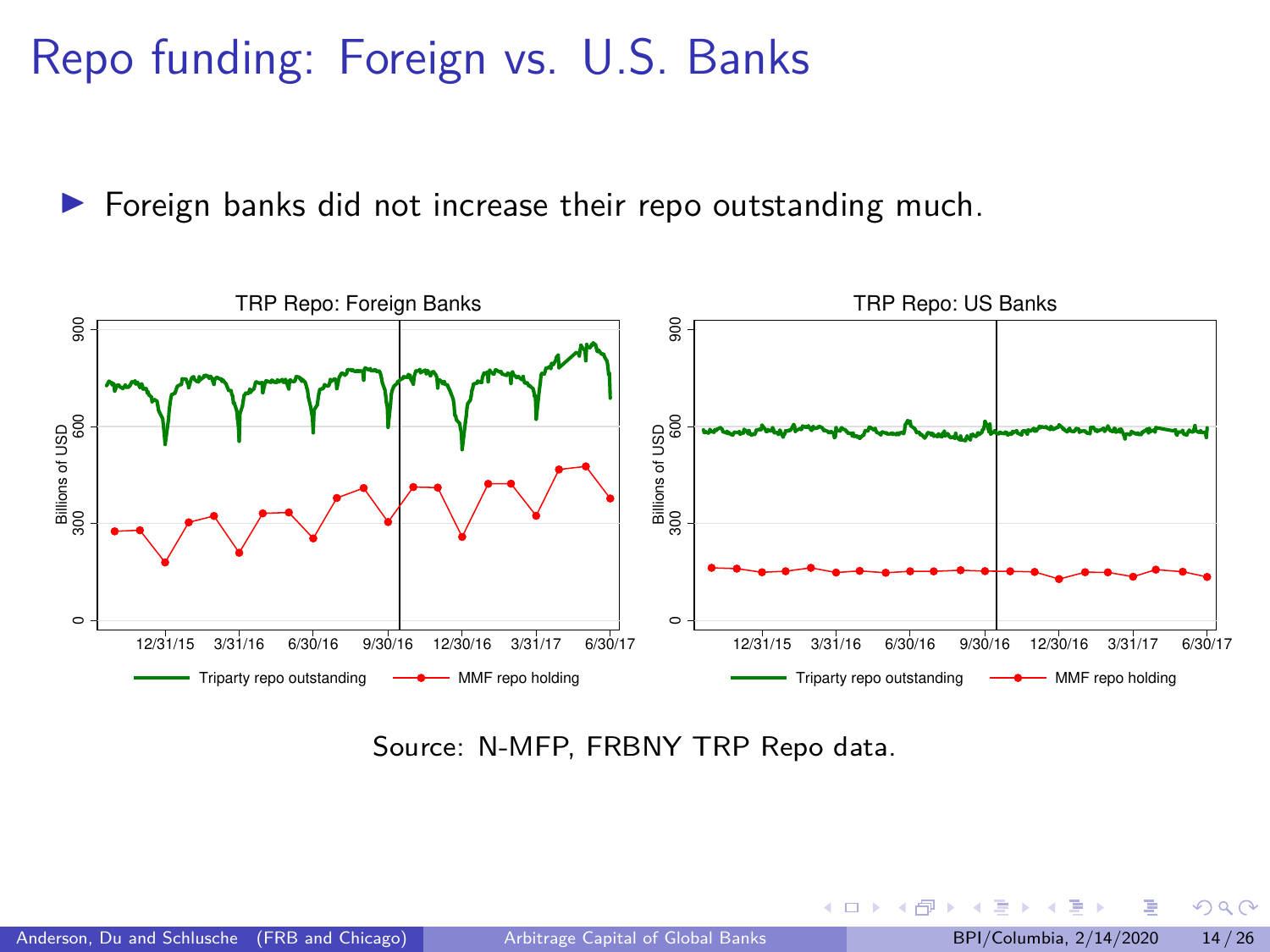### Loans: Foreign vs. US Banks

 $\triangleright$  No declines in loan positions in foreign or US banks (U.S. entities only).



Source: N-MFP, FR 2644.

∍

つへへ

メロトメ 倒下 メミトメ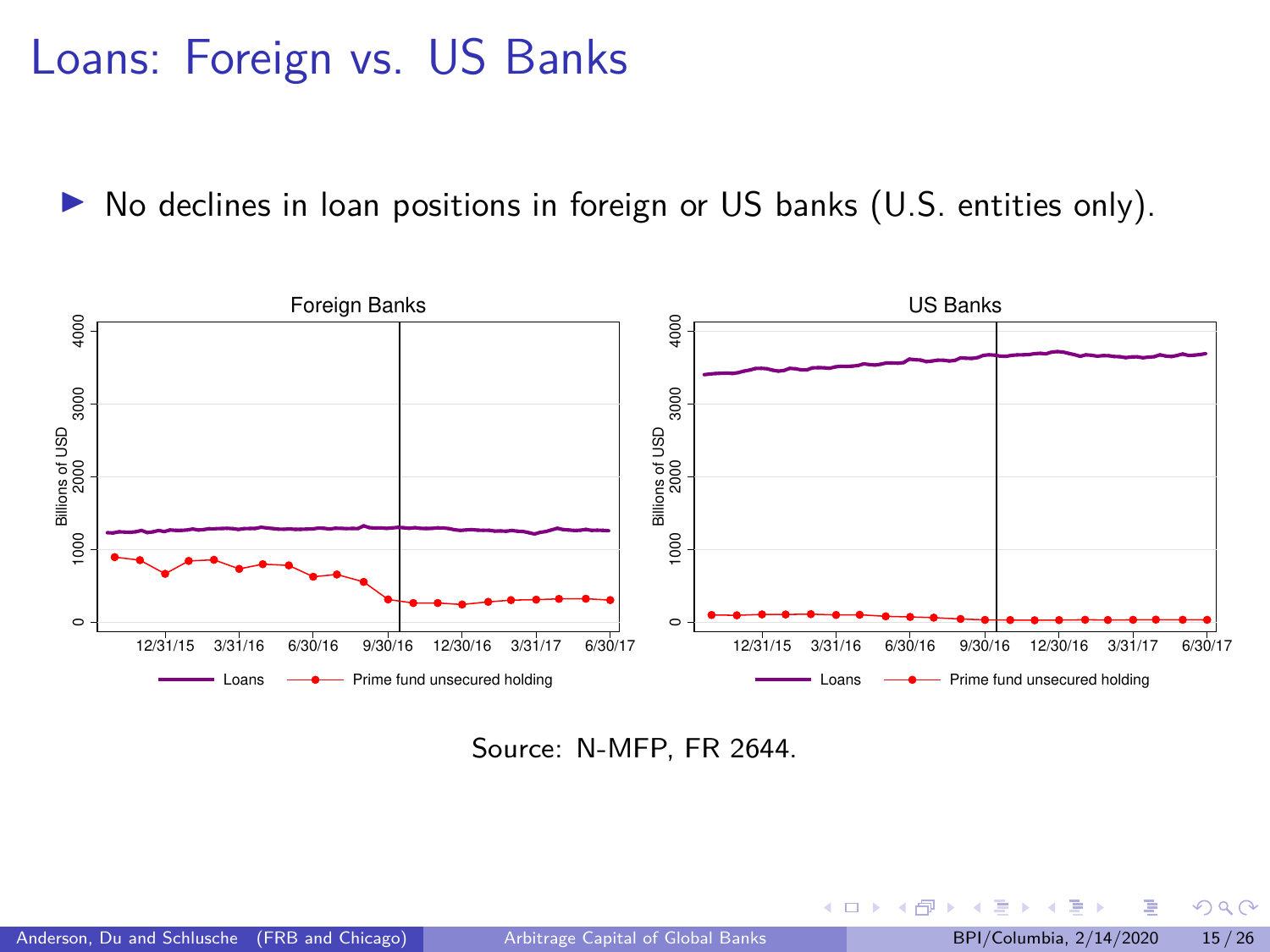#### Excess Reserves: Foreign vs. US Banks

Excess reserves declined for foreign banks, but were little changed for US banks.



Source: N-MFP, FRB reserves data

 $\Omega$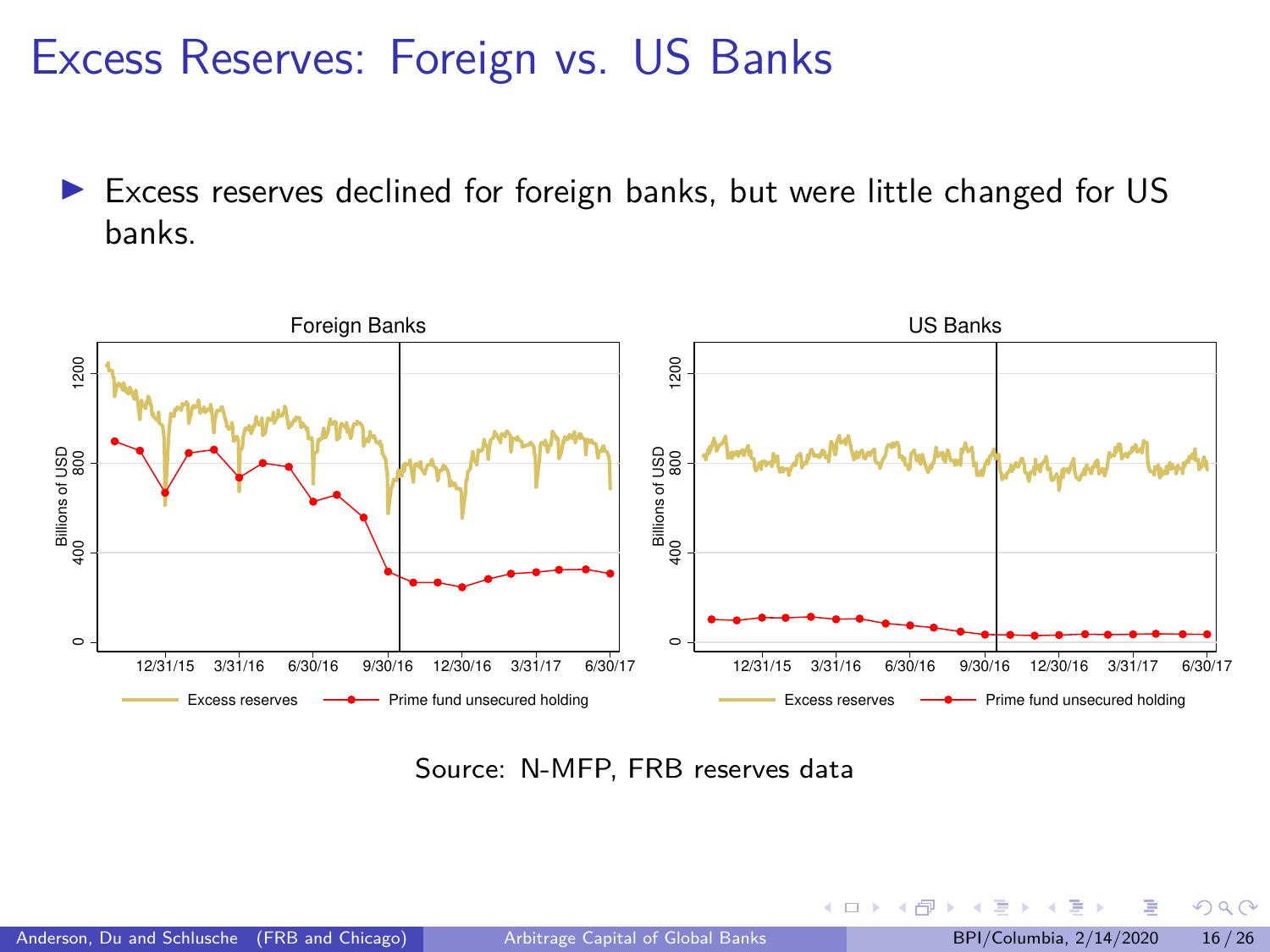## Empirical Specifications

1. Baseline specification:

$$
\Delta Y_{i,t} = \alpha + \beta \Delta \text{hold}_{i,t}^{\text{Unsec}} + \gamma X_{i,t} + \epsilon_{i,t}
$$

Dependent variables: ΔY<sub>i,t</sub><sup>n</sup>, ΔQ<sub>i,t</sub><sup>n</sup>, ΔY<sub>i,t</sub><sup>n</sup>, ΔQ<sub>i,t</sub><sup>c</sup>iP<sub>,t</sub><sup>n</sup> 2. Instrument for ∆*hold<sup>Unsec</sup>* :

$$
B_{i,t}^c = \sum_j s_{i,j,t_0} \Delta{aum_{j,t}}
$$

where  $s_{i,i,0}$  denotes the lagged (pre-reform) share of bank i in complex i's prime fund portfolio, and ∆aumj*,*<sup>t</sup> denotes the change in the AUM for complex j.

 $\triangleright$  Event window: October 2015 – October 2016 at quarterly frequency

 $\Omega$ 

イロト イ押 トイヨ トイヨト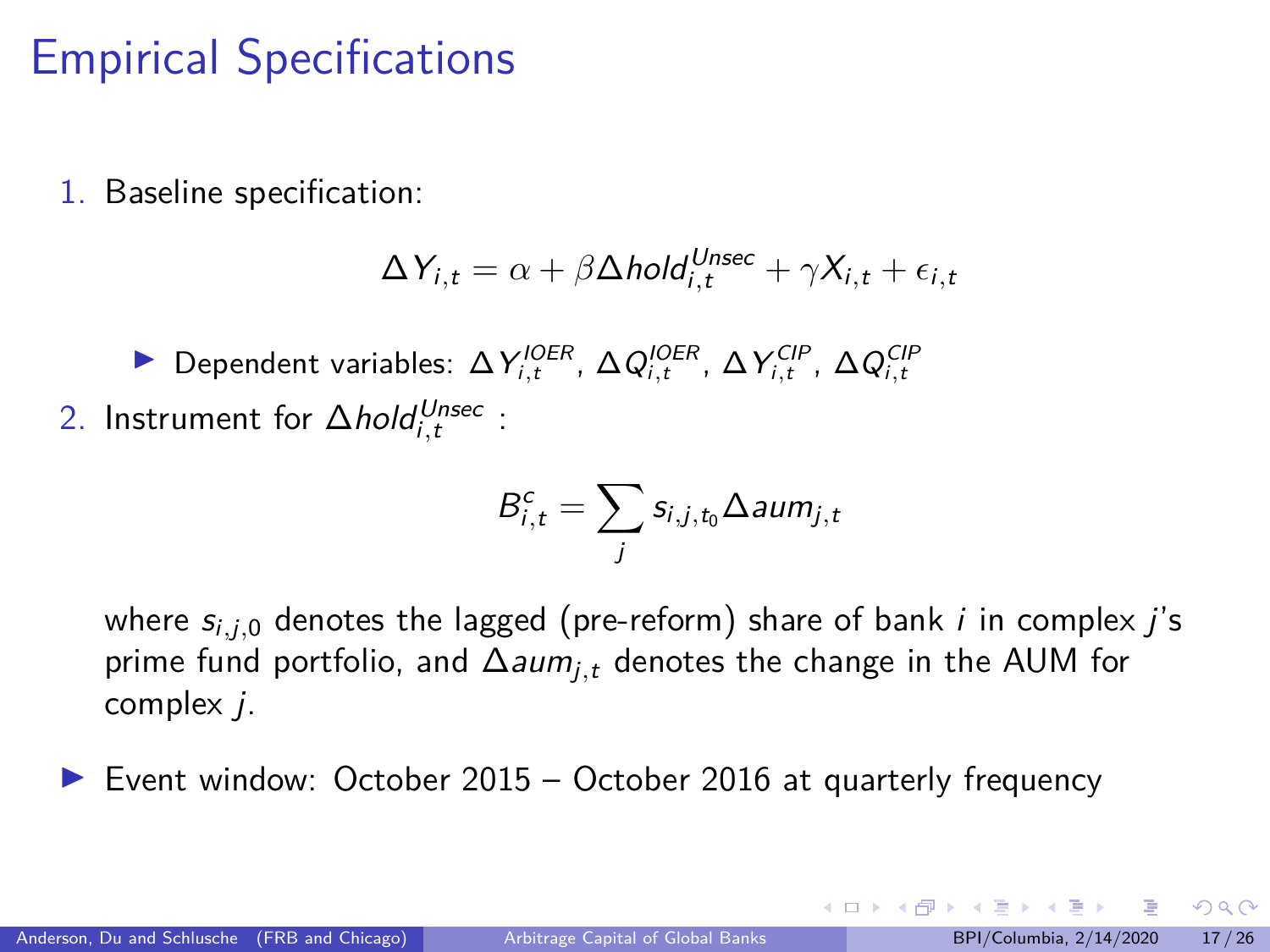#### Effects on Arbitrage Capital and Arbitrage Positions

Table 1: Changes in potential arbitrage capital vs. prime fund holdings (All banks)

|                                | (1)<br>$\Delta Y_{i,t}^{IOER}$ | (2)<br>$\Delta Y_{i,t}^{CIP}$ | (3)<br>$\Delta Q_{i,t}^{IOER}$ | (4)<br>$\Delta Q_{i,t}^{CIP}$ |  |  |
|--------------------------------|--------------------------------|-------------------------------|--------------------------------|-------------------------------|--|--|
| <b>OLS Estimates</b>           |                                |                               |                                |                               |  |  |
| $\Delta$ hold $_{i,t}^{Unsec}$ | $0.629***$                     | $0.845***$                    | $0.595***$                     | $0.449***$                    |  |  |
|                                | (0.114)                        | (0.087)                       | (0.112)                        | (0.097)                       |  |  |
| <b>IV Estimates</b>            |                                |                               |                                |                               |  |  |
| $\Delta$ hold $_{i,t}^{Unsec}$ | $0.616***$                     | $0.665***$                    | $0.561***$                     | $0.359***$                    |  |  |
|                                | (0.111)                        | (0.098)                       | (0.095)                        | (0.139)                       |  |  |

 $\Omega$ 

**K ロ ▶ K 何 ▶ K**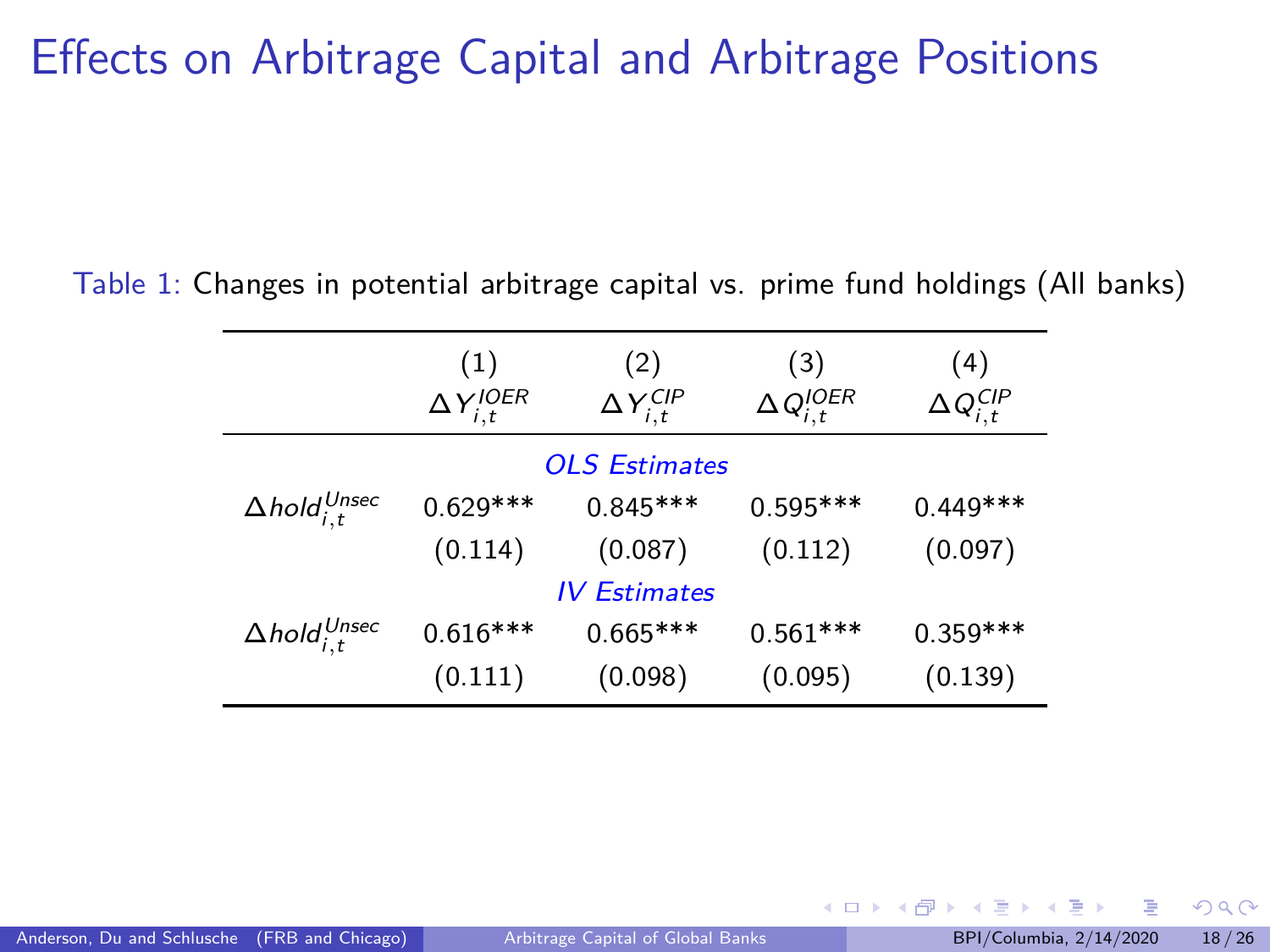# IOER Arbitrageurs vs. Non-IOER Arbitrageurs

- ▶ IOER Arbitrageurs: above mean correlation between unsecured funding outstanding and excess reserve balances
- ▶ Non-IOER Arbitrageur: below mean correlation

Table 2: Changes in potential arbitrage capital vs. prime fund holdings (IV Results)

|                                | (1)<br>$\Delta Y_{i,t}^{IOER}$ | (2)<br>$\Delta Y_{i,t}^{CIP}$ | (3)<br>$\Delta Q^{IOER}_{i,t}$ | (4)<br>$\Delta Q_{i,t}^{CIP}$ |  |  |
|--------------------------------|--------------------------------|-------------------------------|--------------------------------|-------------------------------|--|--|
| (A) All Banks                  |                                |                               |                                |                               |  |  |
| $\Delta$ hold $_{i,t}^{Unsec}$ | $0.616***$                     | $0.665***$                    | $0.561***$                     | $0.359***$                    |  |  |
|                                | (0.111)                        | (0.098)                       | (0.095)                        | (0.139)                       |  |  |
| (B) IOER Arbitrageur           |                                |                               |                                |                               |  |  |
| $\Delta$ hold $_{i,t}^{Unsec}$ | $1.034***$                     | $0.879***$                    | $0.875***$                     | 0.315                         |  |  |
|                                | (0.265)                        | (0.268)                       | (0.227)                        | (0.338)                       |  |  |
| (C) Non-IOER Arbitrageur       |                                |                               |                                |                               |  |  |
| $\Delta$ hold $_{i,t}^{Unsec}$ | $0.477***$                     | $0.581***$                    | $0.460***$                     | $0.353**$                     |  |  |
|                                | (0.087)                        | (0.066)                       | (0.073)                        | (0.139)                       |  |  |

**K ロ ▶ K 何 ▶ K 手** 

 $QQ$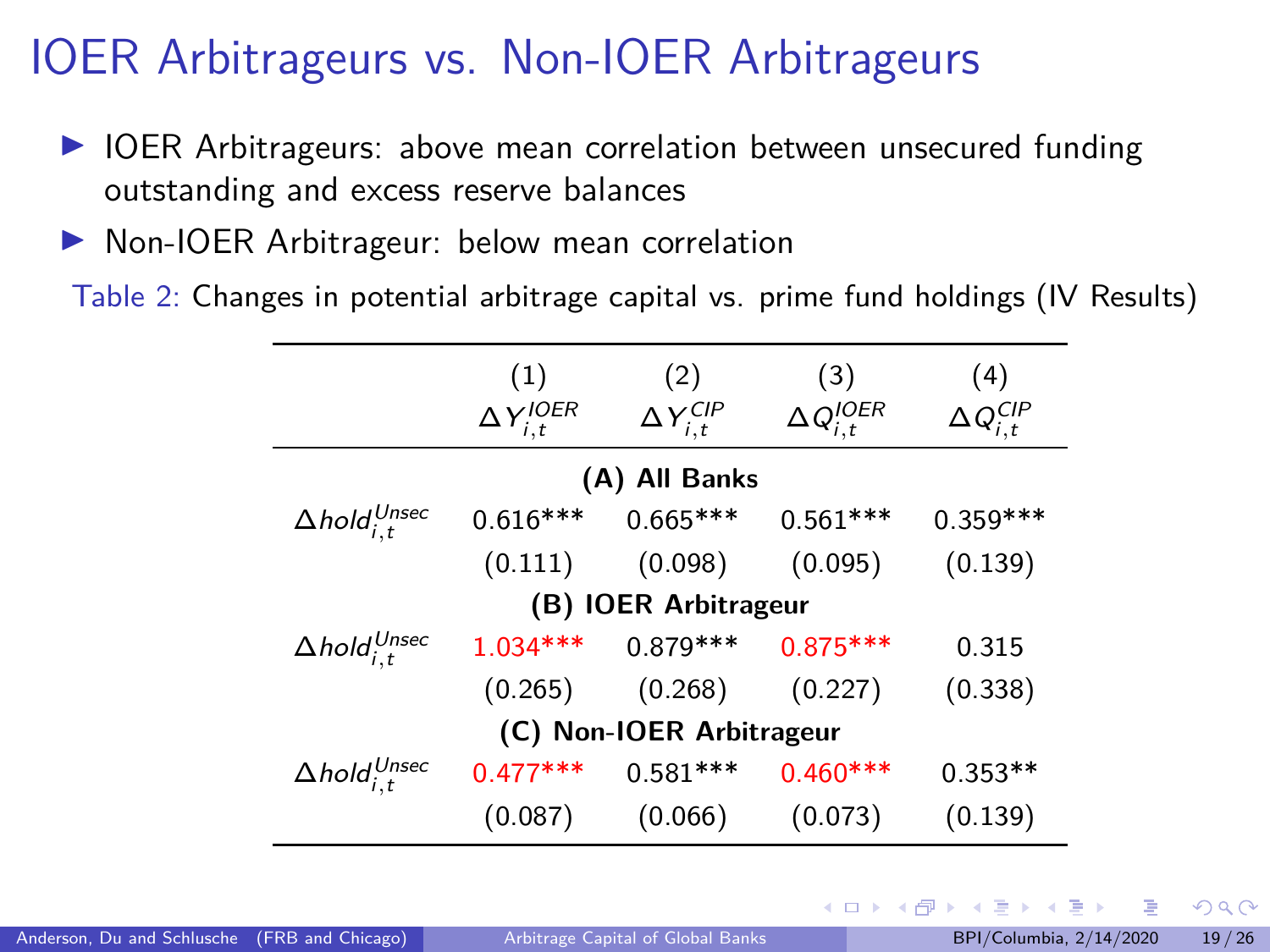#### Effects on Bank Funding Costs

Table 3: Changes in banks' funding costs vs. prime fund holdings (IV Results)

|                                | (1)<br>All banks | (2)<br><b>IOER Arbs</b> | (3)<br>Non-IOER Arbs |
|--------------------------------|------------------|-------------------------|----------------------|
| $\Delta$ hold $_{i.t}^{Unsec}$ | $-0.277*$        | $-0.025$                | $-0.402***$          |
|                                | (0.122)          | (0.154)                 | (0.175)              |

Notes: Pooled regressions across benchmark tenors. SE clustered by banks.

▶ Consistent with a flatter demand curve for dollar funding among the IOER arbitrageurs, and a steeper demand curve for non-IOER arbitrageurs.

 $\Omega$ 

 $\leftarrow$   $\equiv$   $\rightarrow$   $\rightarrow$   $\equiv$   $\rightarrow$   $\equiv$   $\rightarrow$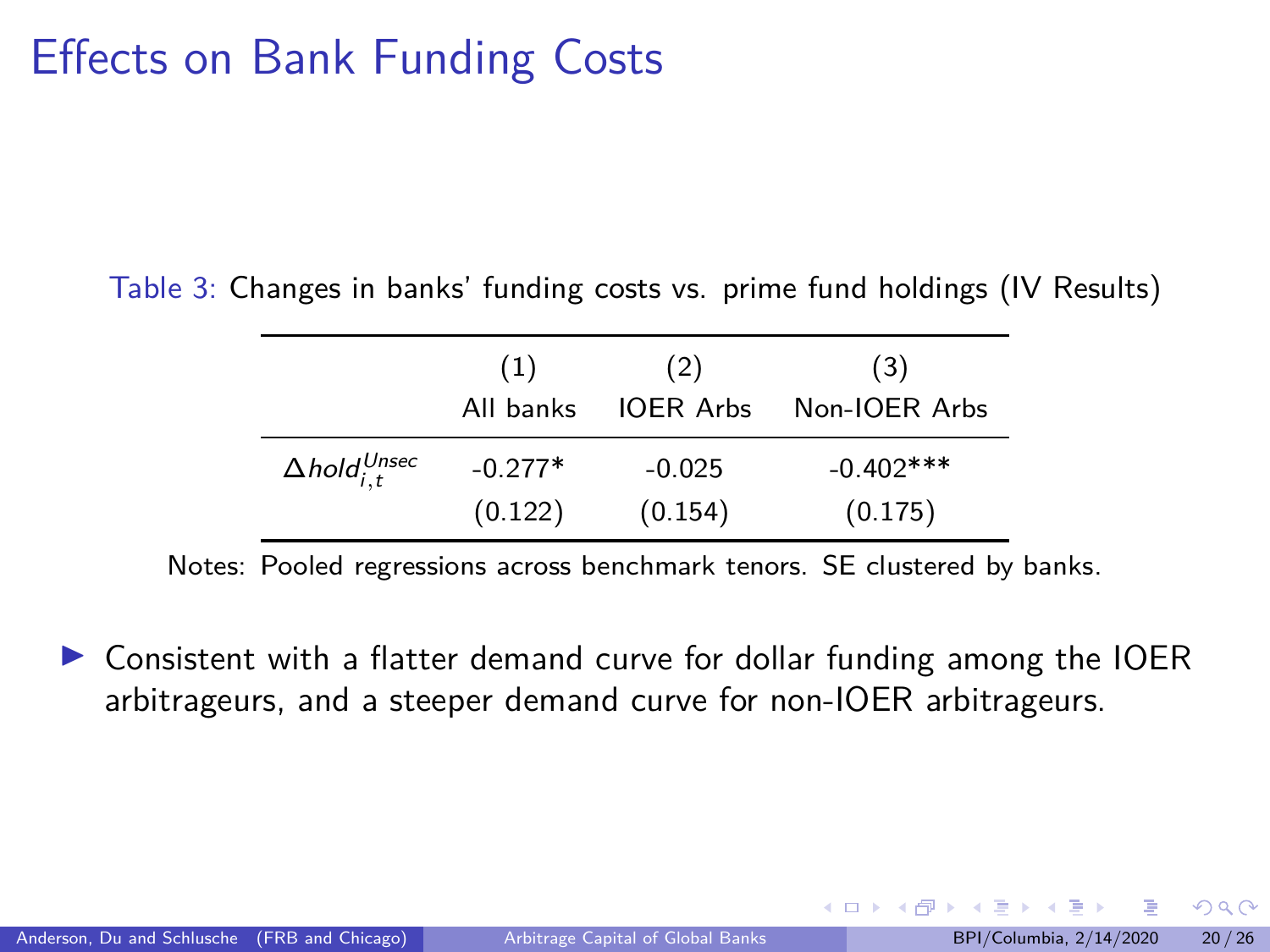# <span id="page-20-0"></span>More Muted Q-end Effects from Unsecured Funding

Intra-quarter unsecured arbitrage declined due to MMF reform, so we should observe smaller quarter-end quantity effects attributed to unsecured funding.



 $QQ$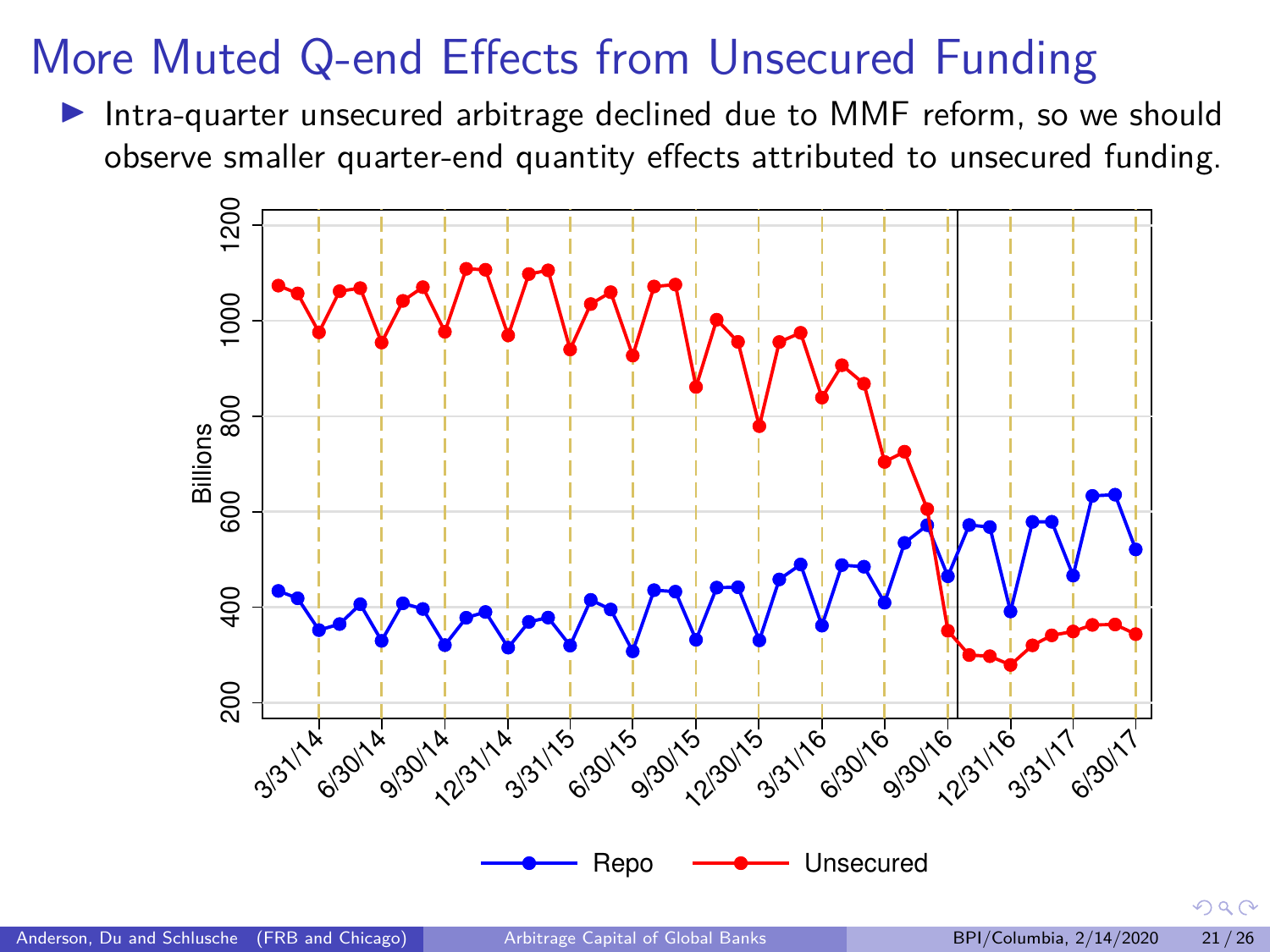<span id="page-21-0"></span>IOER Arbitrage Profits and Potential Arbitrage Capital IOER arbitrage profits:  $\pi^{OER}_{i,t} = \sum_{n,k} (y_{i,n,k,t}/Y_{i,t}) (r^{IOER}_t - r_{i,k,t}).$ 

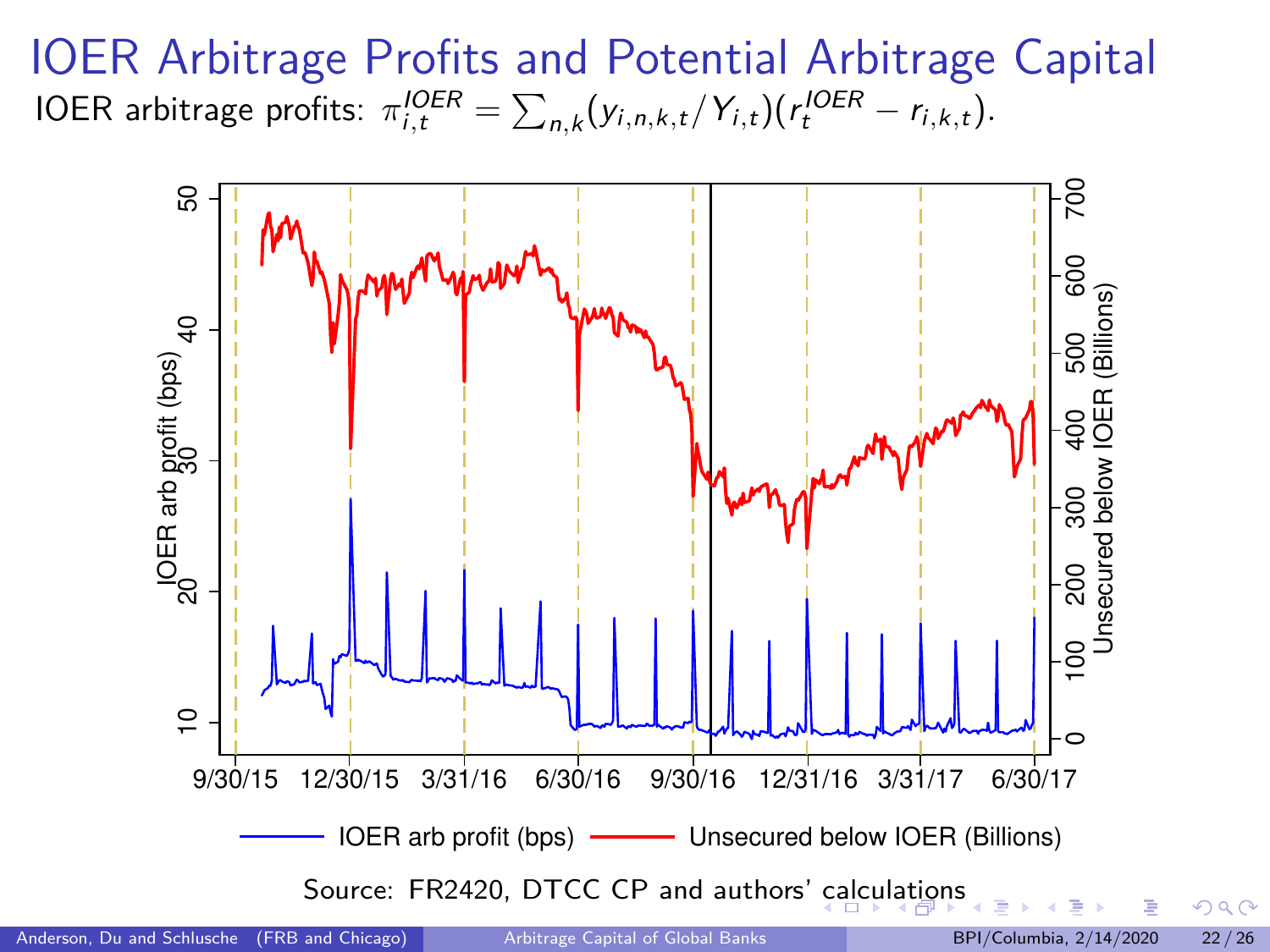## <span id="page-22-0"></span>Price elasticity for the IOER arbitrage

|                                   | (1)<br>$\Delta\pi_t^{IOER}$<br>Non-ME | (2)<br>$\Delta \pi_t^{IOER}$<br><b>ME</b> | (3)<br>$\Delta \pi_t^{IOER}$<br>QE | (4)<br>$\Delta \pi_t^{IOER}$<br>Non-QE ME |
|-----------------------------------|---------------------------------------|-------------------------------------------|------------------------------------|-------------------------------------------|
| $\Delta Y_t^{IOER}$               | 0.007                                 | $-0.083***$                               | $-0.073***$                        | $-0.219***$                               |
|                                   | (0.005)                               | (0.006)                                   | (0.003)                            | (0.027)                                   |
| $\Delta Y_t^{IOER} \times Post_t$ | $-0.014**$                            | $-0.116***$                               | $-0.081***$                        | $-0.220***$                               |
|                                   | (0.006)                               | (0.031)                                   | (0.013)                            | (0.040)                                   |
| $Post_t$                          | 0.0223                                | 0.469                                     | 1.201                              | 0.0461                                    |
|                                   | (0.032)                               | (1.379)                                   | (1.374)                            | (1.141)                                   |
|                                   |                                       |                                           |                                    |                                           |
| N                                 | 371                                   | 40                                        | 13                                 | 27                                        |
| $R^2$                             | 0.063                                 | 0.702                                     | 0.946                              | 0.799                                     |

Table 4: IOER arbitrage profits vs. potential arbitrage capital

▶ Sample Period: October 2015 - June 2017

 $\Omega$ 

**K ロ ト K 伊 ト K 毛**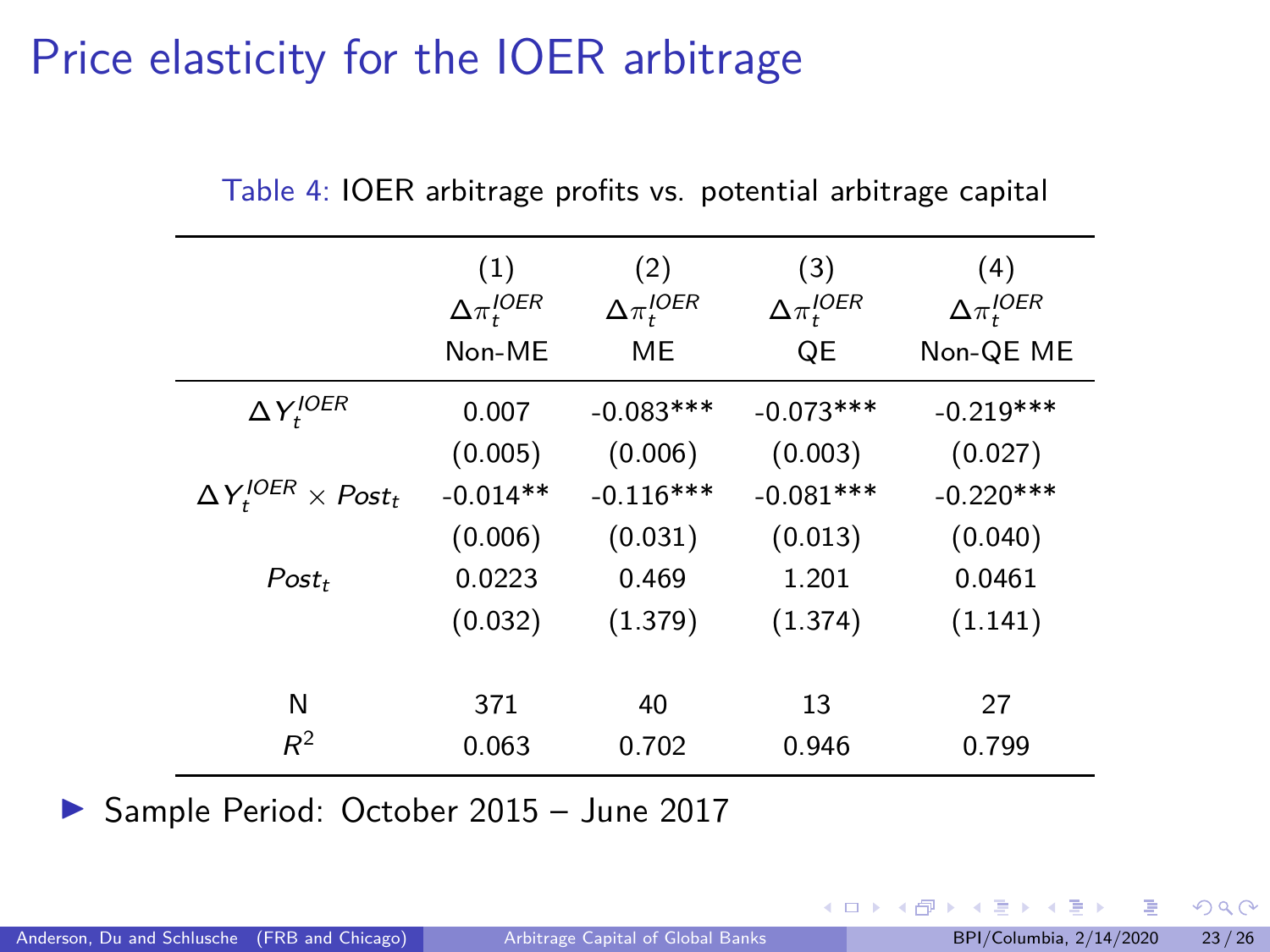# <span id="page-23-0"></span>CIP Arbitrage Profits and Potential Arbitrage Capital

 $\triangleright$  Volume weighted CIP arb profit:  $\pi_{n,t}^{CIP} = \sum_{i,k} (y_{i,n,k,t}/Y_{i,t})(r_{n,t}^{¥→$} - r_{i,n,t}).$ 

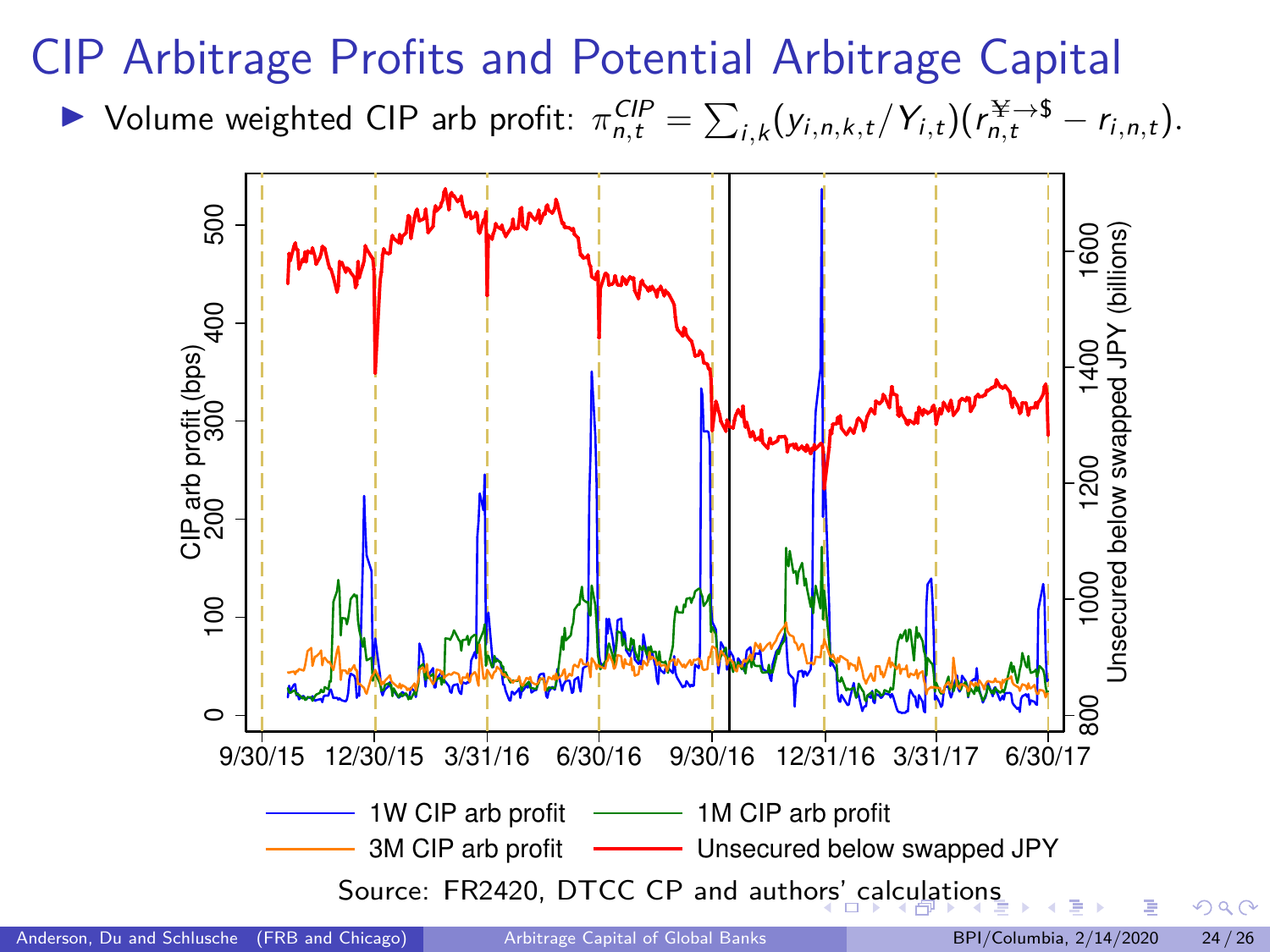## <span id="page-24-0"></span>Price elasticity for the CIP arbitrage

|                                      | (1)<br>$\Delta \pi_{1W,t}^{CIP}$<br>Non-QE | (2)<br>$\Delta \pi_{1W,t}^{CIP}$<br>QE | (3)<br>$\Delta \pi_{1M,t}^{CIP}$<br>Non-QE | (4)<br>$\Delta \pi_{1M,t}^{CIP}$<br>QE | (5)<br>$\Delta \pi_{3M,t}^{CIP}$<br>Non-YE | (6)<br>$\Delta\pi_{3M,t}^{CIP}$<br>YE |
|--------------------------------------|--------------------------------------------|----------------------------------------|--------------------------------------------|----------------------------------------|--------------------------------------------|---------------------------------------|
| $\Delta Y_{n,t}^{CIP}$               | $-0.057$                                   | $-0.701$                               | $-0.030*$                                  | $-0.305**$                             | $-0.034***$                                | $-0.094***$                           |
|                                      | (0.047)                                    | (1.023)                                | (0.016)                                    | (0.127)                                | (0.011)                                    | (0.034)                               |
| $\Delta Y_{n,t}^{CIP} \times Post_t$ | $-0.342$                                   | $-2.181$                               | $-0.178$                                   | 0.315                                  | $-0.050$                                   | 0.066                                 |
|                                      | (0.334)                                    | (2.754)                                | (0.129)                                    | (0.203)                                | (0.042)                                    | (0.093)                               |
| $Post_t$                             | $-1.469$                                   | 11.300                                 | $-0.545$                                   | 0.187                                  | $-0.558$                                   | 0.443                                 |
|                                      | (2.996)                                    | (24.770)                               | (1.304)                                    | (2.744)                                | (0.747)                                    | (1.175)                               |
|                                      |                                            |                                        |                                            |                                        |                                            |                                       |
| N                                    | 375                                        | 36                                     | 259                                        | 152                                    | 305                                        | 106                                   |
| $R^2$                                | 0.022                                      | 0.033                                  | 0.049                                      | 0.031                                  | 0.030                                      | 0.057                                 |

Table 5: CIP arbitrage profits vs. potential arbitrage capital

 $\triangleright$  Sample Period: October 2015 – June 2017, daily changes

 $298$ 

 $\leftarrow$   $\leftarrow$   $\leftarrow$   $\leftarrow$   $\leftarrow$   $\leftarrow$   $\leftarrow$   $\leftarrow$   $\leftarrow$   $\leftarrow$   $\leftarrow$   $\leftarrow$   $\leftarrow$   $\leftarrow$   $\leftarrow$   $\leftarrow$   $\leftarrow$   $\leftarrow$   $\leftarrow$   $\leftarrow$   $\leftarrow$   $\leftarrow$   $\leftarrow$   $\leftarrow$   $\leftarrow$   $\leftarrow$   $\leftarrow$   $\leftarrow$   $\leftarrow$   $\leftarrow$   $\leftarrow$   $\leftarrow$   $\leftarrow$   $\leftarrow$   $\leftarrow$   $\leftarrow$   $\leftarrow$